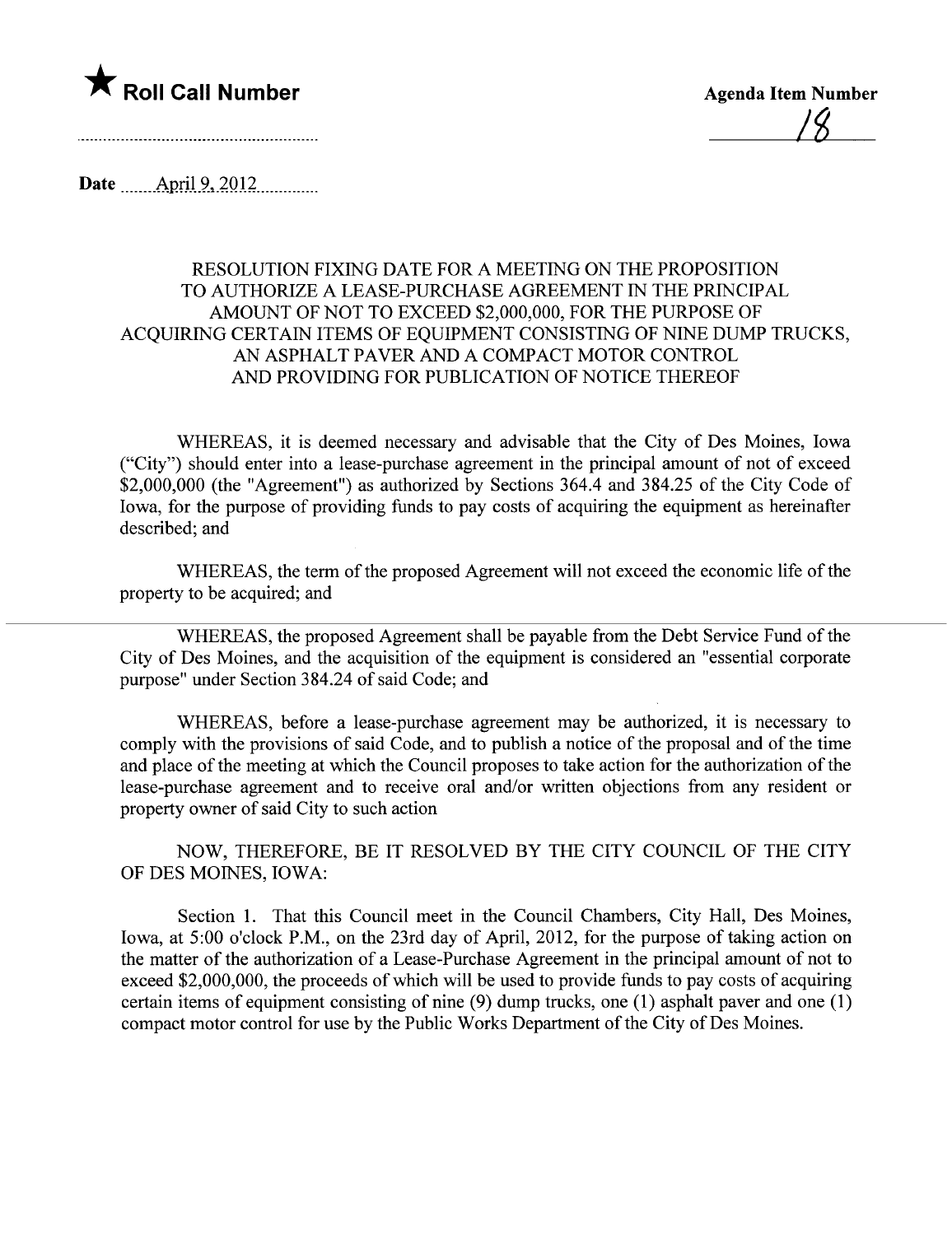

i~

Date \_\_\_\_\_\_\_ April 9, 2012

Section 2. That the Clerk is hereby directed to cause at least one publication to be made of a notice of said meeting, in a legal newspaper, printed wholly in the English language, published at least once weekly, and having general circulation in said City, said publication to be not less than four clear days nor more than twenty days before the date of said public meeting on the authorization of said lease-purchase agreement.

Section 3. The notice of the proposed action to authorize said lease-purchase agreement shall be in substantially the following form:

NOTICE OF MEETING OF THE COUNCIL OF THE CITY OF DES MOINES, IOWA, ON THE MATTER OF THE PROPOSED AUTHORIZATION OF A LEASE-PURCHASE AGREEMENT IN THE PRINCIPAL AMOUNT OF NOT TO EXCEED \$2,000,000, FOR THE PURPOSE OF ACQUIRING CERTAIN ITEMS OF EQUIPMENT, AND THE PUBLIC HEARING ON THE AUTHORIZATION THEREOF

PUBLIC NOTICE is hereby given that the City Council of the City of Des Moines. Iowa. will hold a public hearing on the 23rd day of April, 2012, at 5:00 o'clock P.M., in the Council Chambers, City Hall, Des Moines, Iowa, at which meeting the Council proposes to take additional action for the authorization of a Lease-Purchase Agreement in the principal amount of not to exceed \$2,000,000, the proceeds of which will be used in order to provide funds to pay costs of acquiring certain items of equipment consisting of nine (9) dump trucks, one (1) asphalt paver and one (1) compact motor control for use by the Public Works Department of the City of Des Moines. Principal and interest on the Agreement will be payable from the Debt Service Fund of the City.

At the above meeting the Council shall receive oral or written objections from any resident or property owner of said City to the above action. After all objections have been received and considered, the Council will at this meeting or at any adjournment thereof, take additional action for the authorization of said lease-purchase agreement or wil abandon the proposaL.